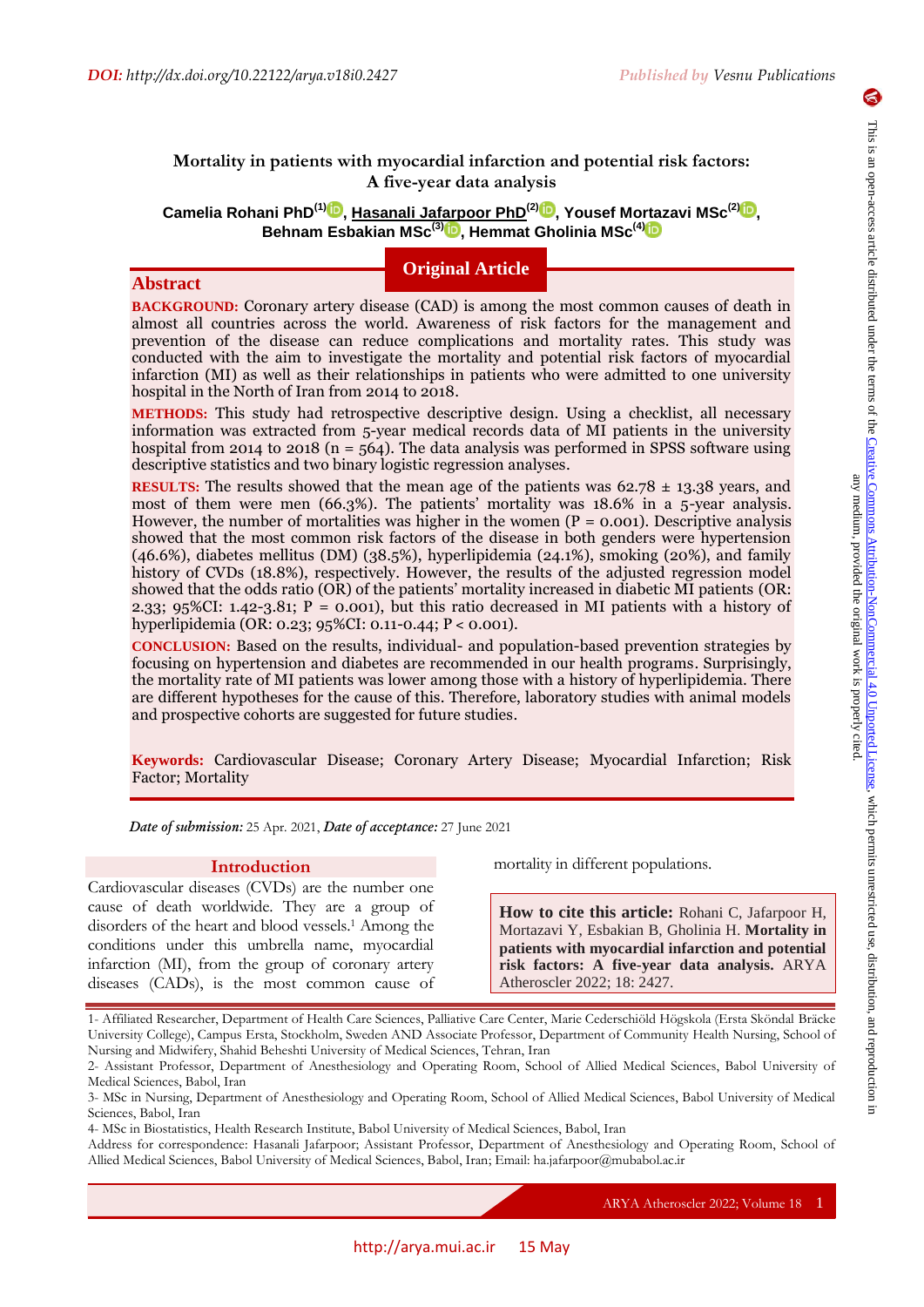CAD and MI are the fourth major cause of the burden of diseases in the world.<sup>2</sup> They lead to almost a third of the deaths worldwide.3 They can also bring about numerous complications and severe disabilities, and represent a major economic burden on the health care systems of different countries.<sup>4</sup> Despite significant developments in cardiology, CVDs are still one of the world's greatest silent killers.<sup>5</sup>

The first half of the  $20<sup>th</sup>$  century witnessed a rapid growth in the prevalence of CVDs due to industrialization, urbanization, and increase in social development and welfare in developed countries. However, there was a significant decline in the mortality rates of CVDs in the second half of the 20th century. As a result of aging and population growth, the mortality rates of CVDs have increased by 29.5% worldwide. The highest mortality rates are related to developing countries.<sup>6</sup> Evidence shows that 50% and 25% of the mortality rates of CVDs at the beginning of the 21st century are, respectively, related to developing and developed countries. This epidemiological difference has become more prevalent in different societies, because of the severity of risk factors and some changes in socioeconomic and demographic conditions; thus, they need to be accurately investigated.<sup>7</sup> In 50% of cases, CAD patients had one or more nonmodifiable risk factor, such as old age, male gender, and family history of CVDs. The 4 modifiable risk factors of hypertension, diabetes mellitus (DM), smoking history, and hyperlipidemia have been reported as the major risk factors for the development of CAD and its complications.<sup>8</sup>

The present study was conducted with the aim to investigate the mortality of MI patients, potential risk factors, and the relationships between patients' mortality and risk factors in our context using the medical records of MI patients in 1 university hospital during a 5-year period. The results of this study can be useful in identifying the individuals and populations at higher risk of MI and can contribute to planning for early detection and control of the disease.

# **Materials and Methods**

The present study had a retrospective descriptive design. The code of ethics was obtained from the Research Ethics Committee of Shahid Beheshti University of Medical Sciences in Tehran, Iran (code: IR. SBMU.PHNM.1396.786). Data collection was started in the study setting after obtaining a permission letter from the hospital authorities. The ethical principles were followed in all the

phases of the study.

The data of the patients diagnosed with MI and admitted to Ayatollah Rouhani Hospital affiliated to Babol University of Medical Sciences in Babol, Iran, were collected through their medical records from 2014 to 2018. The inclusion criteria for the selection of the records were medical records with MI diagnosis for the patient during 2014 to 2018. The exclusion criteria included records with incomplete medical history and/or registrations of vague diagnosis. Of the 614 medical records, 50 records were excluded from data extraction due to obscure information or obscure. Hence, the necessary data were extracted from only 564 records at the hospital by the last author. The data collection tool used was a 2-part checklist. The first part included a demographic characteristics form, containing questions on age, gender, place of residence, and the final condition of the patient at the hospital (deceased or discharged). The second part consisted of a checklist of the major risk factors, and extra space for writing necessary information about the risk factors, if there was any.

In this study, MI was described based on the International Classification of Diseases, 9th Revision, Clinical Modification (ICD-9-CM), diagnosis code 410, and with reference to the clinical criteria developed by the World Health Organization (WHO) and the American Heart Association (AHA).<sup>9</sup> Accordingly, MI was considered based on at least 2 out of the 3 conditions described as follows: ischemic chest pain for at least 20 minutes, elevated serum levels of myocardial enzymes (viz. troponin, creatine kinase MB, creatine kinase isoenzymes, or other enzymes) at a rate of 2 to 3 times higher than the normal range within 48 hours after a heart attack, and electrocardiographic changes which confirmed MI.

The common risk factors (i.e., hypertension, hyperlipidemia, DM, smoking history, and family history of CVDs) were also described based on the American College of Cardiology (ACC)/AHA guidelines.<sup>10</sup> Thus, hypertension was described through the history of high blood pressure in the patients as registered in their medical records, their self-reports, and blood pressure  $\geq 140/90$  mm/Hg with or without medication intake upon admission. Moreover, hyperlipidemia was defined as a documented history of medication use to control cholesterol levels or total cholesterol levels of > 200 mg/dl or triglyceride levels of  $> 150$  mg/dl or both. The individuals with DM were those with fasting blood sugar levels of  $> 126$  mg/dl, or those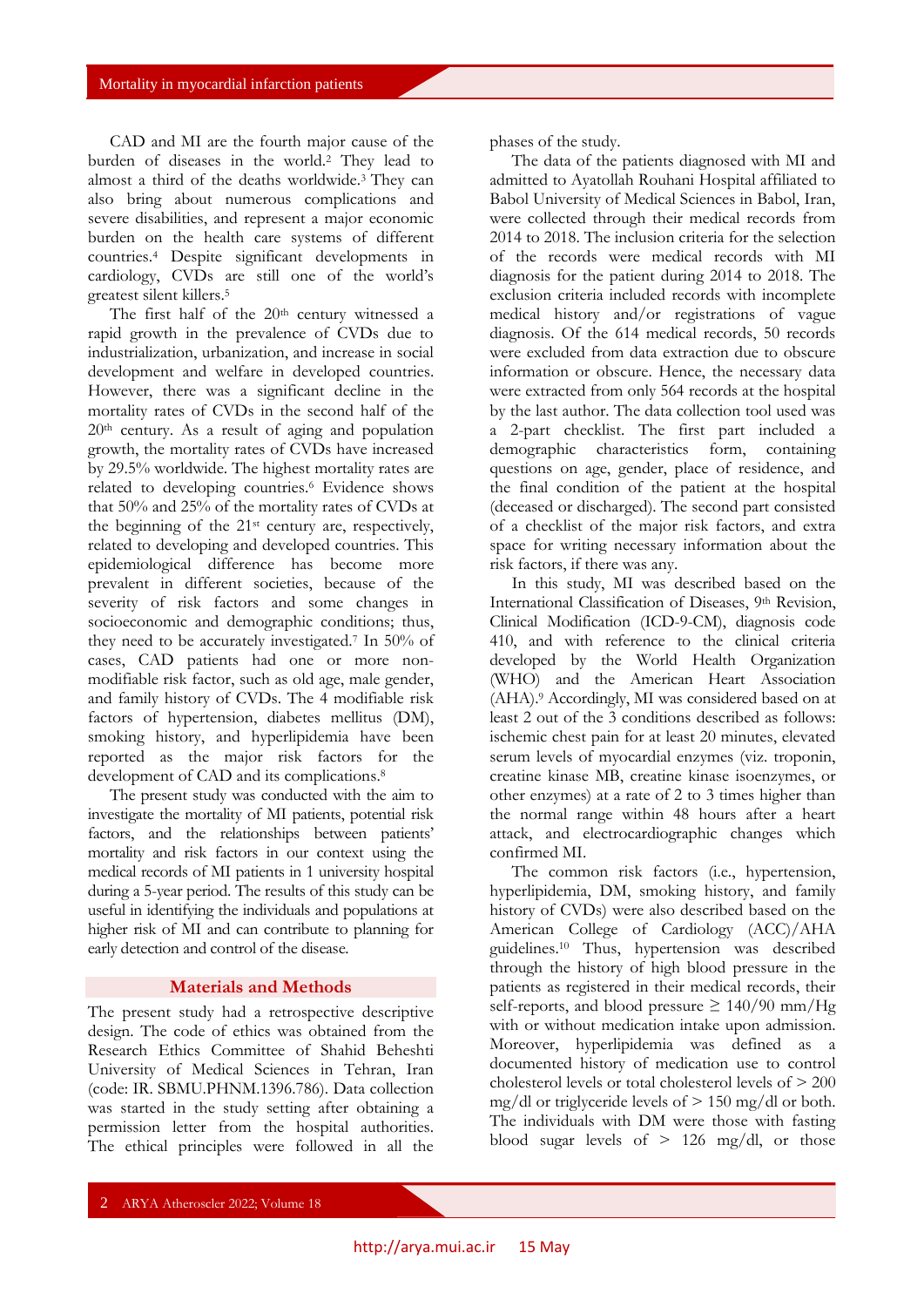undergoing DM treatments and/or with a history of DM in the past or at present, with or without medication intake upon admission. Family history of CVDs in one of the first-degree relatives and smoking history were recorded in the patient's medical record during admission through obtaining the patient's medical history.

*Statistical analysis:* The data analysis was performed in SPSS software for windows (version 20; IBM Corp., Armonk, NY, USA) using descriptive statistics and binary logistic regression analyses. In this study, the continuous variables were presented as mean and standard deviation (Mean  $\pm$  SD), and qualitative variables as number and percentage  $(n, \frac{9}{6})$ . Chi-square test was used to examine the differences between categorical variables in the same sample. Furthermore, t-test was used to examine mean differences in continuous variables. Binary logistic regression analyses were carried out to predict the association between MI risk factors (independent variables) and patients' mortality (dependent variable; deceased or discharged patients). All independent variables were dichotomized, except for age which was treated as a continuous variable in the regression models. Odds ratio (OR) was presented with 95% confidence intervals (CI). All assumptions of the logistic regression analysis were fulfilled (the appropriate structure of outcome variable or binary dependent variable, independent observations, absence of multicollinearity between independent variables, linear relation of independent variables with logodds, and adequate sample size).<sup>11</sup>

To perform logistic regression analysis, a minimum of 5 to 6 samples per each variable are conventionally required.<sup>12</sup> Given the number of independent variables examined in this study  $(n = 7)$  and the number of reviewed medical records  $(n = 564)$ , the sample size is adequate. A P-value of less than 0.05 was considered statistically significant for all analyses.

# **Results**

The results of the descriptive statistics revealed that the mean age of the patients was  $62.78 \pm 13.38$ years. The mean age of the men and the women were, respectively,  $60.45 \pm 13.54$  and  $67.37 \pm 11.81$ year. The ratio of the men (66.3%) was higher, compared with the women (33.7%). About 15%  $(n = 29)$  of the female patients and 38%  $(n = 141)$ of the male patients were younger than 55 years of age (not shown in the table). The patients' mortality based on the demographic variables and MI risk factors are presented in table 1.

Table 1 shows that the most prevalent risk factors of CVDs in our context are, respectively, hypertension (46.6%), DM (38.5%), hyperlipidemia (24.1%), smoking history (20%), and family history of CVDs (18.8%).

Table 2 shows that the differences between the gender groups were significant in terms of patients' mortality  $(P = 0.001)$  and all risk factors (hypertension, DM, hyperlipidemia, and smoking history) ( $P = 0.001$ ), except for family history of CVDs  $(P = 0.05)$ . In addition, the differences between the two groups of  $\lt$  55 and  $\ge$  55 years of age were significant in terms of patients' mortality  $(P = 0.001)$  and all risk factors (family history of CVDs, hypertension, DM, and smoking history)  $(P < 0.05)$ , except for hyperlipidemia  $(P = 0.08)$ .

| <b>Variables</b>    |                | Total of patients $(n = 564)$ | Deceased $(n = 105)$ | Discharged $(n = 459)$ | P                 |
|---------------------|----------------|-------------------------------|----------------------|------------------------|-------------------|
|                     |                | $\mathbf{n}(\%)$              | $\mathbf{n}(\%)$     | n(%)                   |                   |
| Age (Mean $\pm$ SD) |                | $62.78 \pm 13.38$             | $69.53 \pm 10.97$    | $61.24 \pm 13.41$      | $0.001^{\degree}$ |
|                     | < 55           | 170(30.1)                     | 12(7.1)              | 158 (92.9)             | 0.001             |
| Age (year)          | $\geq$ 55      | 394(69.9)                     | 93(23.6)             | 301(76.4)              |                   |
| Gender              | Male           | 374 (66.3)                    | 51 (13.6)            | 323 (86.4)             | 0.001             |
|                     | Female         | 190(33.7)                     | 54 (28.4)            | 136(71.4)              |                   |
| Hypertension        | Yes            | 263(46.6)                     | 58 (21.1)            | 205(77.9)              | 0.050             |
|                     | N <sub>o</sub> | 301 (53.4)                    | 47(15.6)             | 254 (84.4)             |                   |
| Diabetes mellitus   | Yes            | 217(38.5)                     | 56(25.8)             | 161(74.2)              | 0.001             |
|                     | N <sub>o</sub> | 347(61.5)                     | 49(14.1)             | 298 (85.9)             |                   |
| Hyperlipidemia      | Yes            | 136(24.1)                     | 14(10.3)             | 122(89.7)              | 0.004             |
|                     | N <sub>o</sub> | 428 (75.9)                    | 91(21.3)             | 337 (78.7)             |                   |
| Smoking history     | Yes            | 113(20.0)                     | 11(9.7)              | 102(90.3)              | 0.004             |
|                     | N <sub>o</sub> | 451(80.0)                     | 94(20.8)             | 357 (79.2)             |                   |
| Family history of   | Yes            | 106(18.8)                     | 15(14.2)             | 91 (85.8)              | 0.200             |
| <b>CVDs</b>         | N <sub>o</sub> | 458 (81.2)                    | 90(19.7)             | 368 (80.7)             |                   |

**Table 1.** Mortality of patients with myocardial infarction based on demographic variables and risk factors

\* Independent t-test, and the rest chi-square test; CVDs: cardiovascular diseases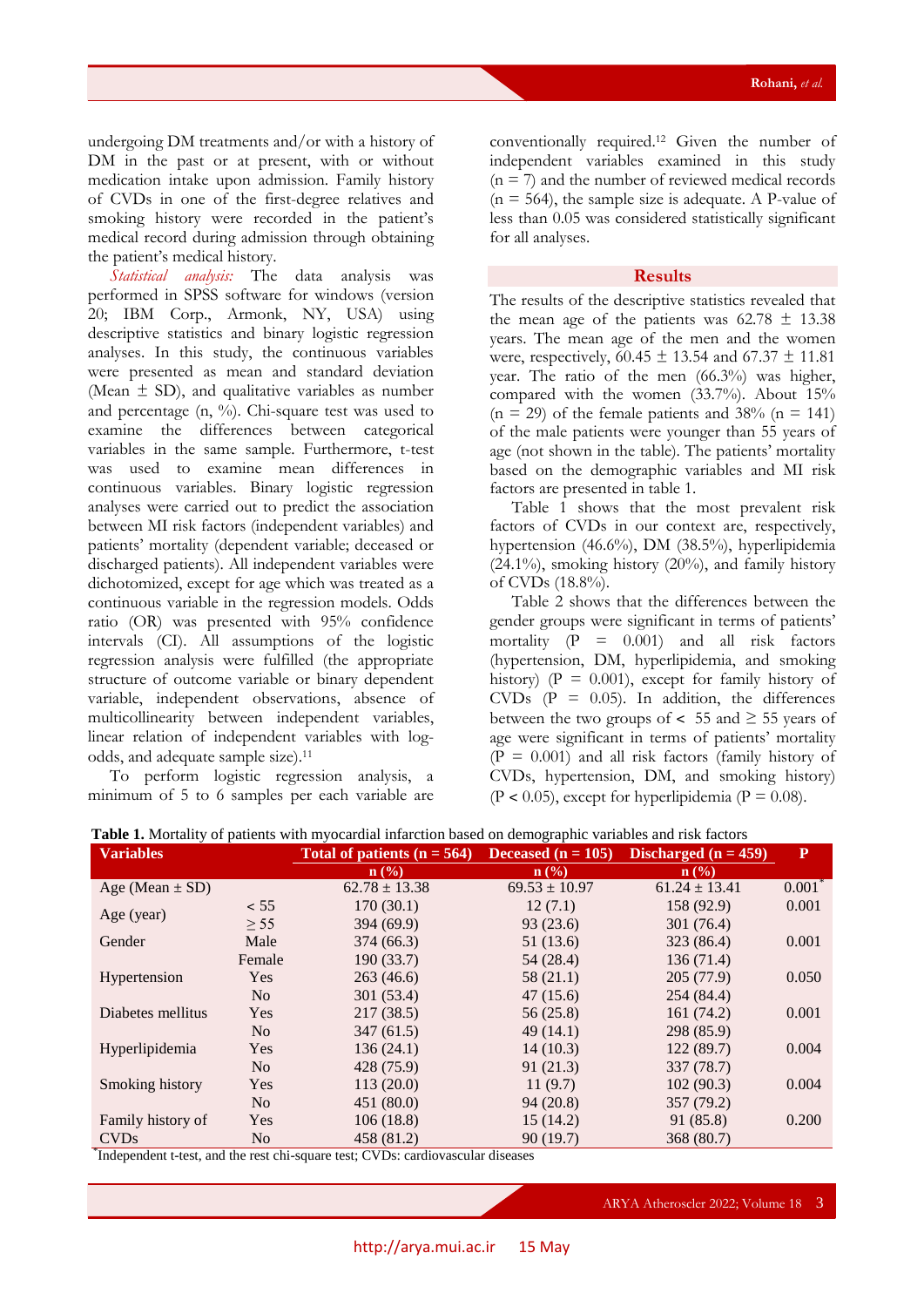| Table 2. Frequency of risk factors and mortality in patients with myocardial infarction based on age and gender |  |  |  |
|-----------------------------------------------------------------------------------------------------------------|--|--|--|
| groups ( $n = 564$ )                                                                                            |  |  |  |

| $    -$<br><b>Variables</b> |                | <b>Gender</b>  |                  | D*    | Age (year)                     |                      | $\overline{\mathbf{P}}^*$ |
|-----------------------------|----------------|----------------|------------------|-------|--------------------------------|----------------------|---------------------------|
|                             |                | Male $[n (%)]$ | Female $[n (%)]$ |       | $< 55$ [n $\left( % \right)$ ] | $\geq$ 55 [n $(\%)]$ |                           |
|                             | Total          | 374 (66.3)     | 190 (33.7)       |       | 170 (30.1)                     | 394 (69.9)           |                           |
| Family history of CVDs      | Yes            | 79(21.1)       | 27 (14.02)       | 0.050 | 54 (31.8)                      | 52(13.2)             | 0.001                     |
|                             | N <sub>o</sub> | 295 (78.9)     | 163(85.8)        |       | 116 (68.2)                     | 342 (86.8)           |                           |
| Hypertension                | Yes            | 142(38.0)      | 121(63.7)        | 0.001 | 51 (30.0)                      | 212 (53.8)           | 0.001                     |
|                             | No             | 232(62.0)      | 69(36.3)         |       | 119 (70.0)                     | 182(46.2)            |                           |
|                             | Yes            | 107(28.6)      | 110(57.9)        | 0.001 | 53 (31.2)                      | 164(41.6)            | 0.020                     |
| Diabetes mellitus           | No             | 267(71.4)      | 80(42.1)         |       | 117(68.8)                      | 230(58.4)            |                           |
|                             | Yes            | 70 (18.7)      | 66 (34.7)        | 0.001 | 33(19.4)                       | 103(26.1)            | 0.080                     |
| Hyperlipidemia              | No             | 304 (81.0)     | 124 (65.3)       |       | 137 (80.6)                     | 291 (73.9)           |                           |
|                             | Yes            | 105(28.1)      | 8(4.2)           | 0.001 | 48 (28.2)                      | 65(16.5)             | 0.002                     |
| Smoking history             | No             | 269(71.9)      | 182 (95.8)       |       | 122 (71.8)                     | 329 (83.5)           |                           |
|                             | Yes            | 51 (13.6)      | 54 (28.4)        | 0.001 | 12(7.1)                        | 93(23.6)             | 0.001                     |
| Patients' mortality         | No             | 323 (86.4)     | 136 (71.6)       |       | 158 (99.9)                     | 301 (76.4)           |                           |

\*Chi-square test in all analyses

The obtained data show that the most prevalent risk factors of CAD in women were, respectively, hypertension (63.7%), DM (57.9%), and a history of hyperlipidemia (34.7%). The women experienced a larger percentage of the above-mentioned risk factors compared with the men in our society. However, smoking history was more important in the men  $(28.1\%)$  than the women  $(4.2\%)$ . Moreover, the prevalence of the risk factors of hypertension (53.8%) and DM (41.6%) was higher in the age group of  $\geq$  55 years compared with the age group of  $\lt$  55 years.

In total,  $18.8\%$  (n = 105) of all MI patients who were admitted to the hospital were deceased before discharge (not shown in the table). Approximately, 28.4% of the deceased patients were women and 13.9% were men. The comparison of the groups showed that  $88.7\%$  (n = 93) of the deceased patients were in the age group of  $\geq$  55 years. There was a significant relationship between increasing age and higher mortality in the patients ( $P = 0.001$ ).

Table 3 shows the results of binary logistic regression analyses regarding the prediction of the association between MI risk factors and patients' mortality. The results of the crude model revealed that the ORs of the patients' mortality were higher in the patients aged  $\geq$  55 years (OR: 4.07; 95% CI: 2.16-7.64), in the women (OR: 2.51; 95% CI: 1.63-3.87), and those with hypertension (OR: 1.53; 95%CI: 0.99-2.34), DM (OR: 2.11; 95% CI: 1.37-3.24), hyperlipidemia (OR: 0.42; 95% CI: 0.23-0.77), and smoking history (OR: 0.41; 95% CI: 0.21-0.79). However, after applying the full model, the result of logistic regression showed that the ORs of mortality in the patients with DM (OR: 2.33; 95%CI: 1.42-3.81) increased; however, this rate was decreased in the patients with a history of hyperlipidemia (OR: 0.23; 95%CI: 0.11-0.44).

| <b>Variables</b>       | <b>Categories</b> | <b>Crude Model</b> |       | <b>Full Model</b>  |         |  |
|------------------------|-------------------|--------------------|-------|--------------------|---------|--|
|                        |                   | <b>OR (95% CI)</b> | P.    | <b>OR (95% CI)</b> | P       |  |
|                        | < 55              |                    |       |                    |         |  |
| Age (year)             | > 55              | $4.07(2.16-7.64)$  | 0.001 | $3.45(1.78-6.67)$  | < 0.001 |  |
|                        | Men               |                    |       |                    |         |  |
| <b>Sex</b>             | Women             | $2.51(1.63-3.87)$  | 0.001 | $1.82(1.11-2.99)$  | 0.017   |  |
|                        | No                |                    |       |                    |         |  |
| Hypertension           | Yes               | $1.53(0.99-2.34)$  | 0.050 | $1.25(0.77-2.03)$  | 0.350   |  |
|                        | No                |                    |       |                    |         |  |
| Diabetes mellitus      | Yes               | $2.11(1.37-3.24)$  | 0.001 | $2.33(1.42-3.81)$  | 0.001   |  |
| Hyperlipidemia         | No                |                    |       |                    |         |  |
|                        | Yes               | $0.42(0.23-0.77)$  | 0.005 | $0.23(0.11-0.44)$  | < 0.001 |  |
|                        | No                |                    |       |                    |         |  |
| Smoking history        | Yes               | $0.41(0.21-0.79)$  | 0.008 | $0.68(0.33-1.39)$  | 0.290   |  |
|                        | No                |                    |       |                    |         |  |
| Family history of CVDs | Yes               | $0.67(0.37-1.21)$  | 0.190 | $1.10(0.57-2.10)$  | 0.770   |  |

**Table 3.** The results of logistic regression analysis for risk factors of mortality in patient with myocardial infarction ( $n = 546$ )

OR: Odds Ratio; CI: Confidence Interval; CVDs: cardiovascular diseases

4 ARYA Atheroscler 2022; Volume 18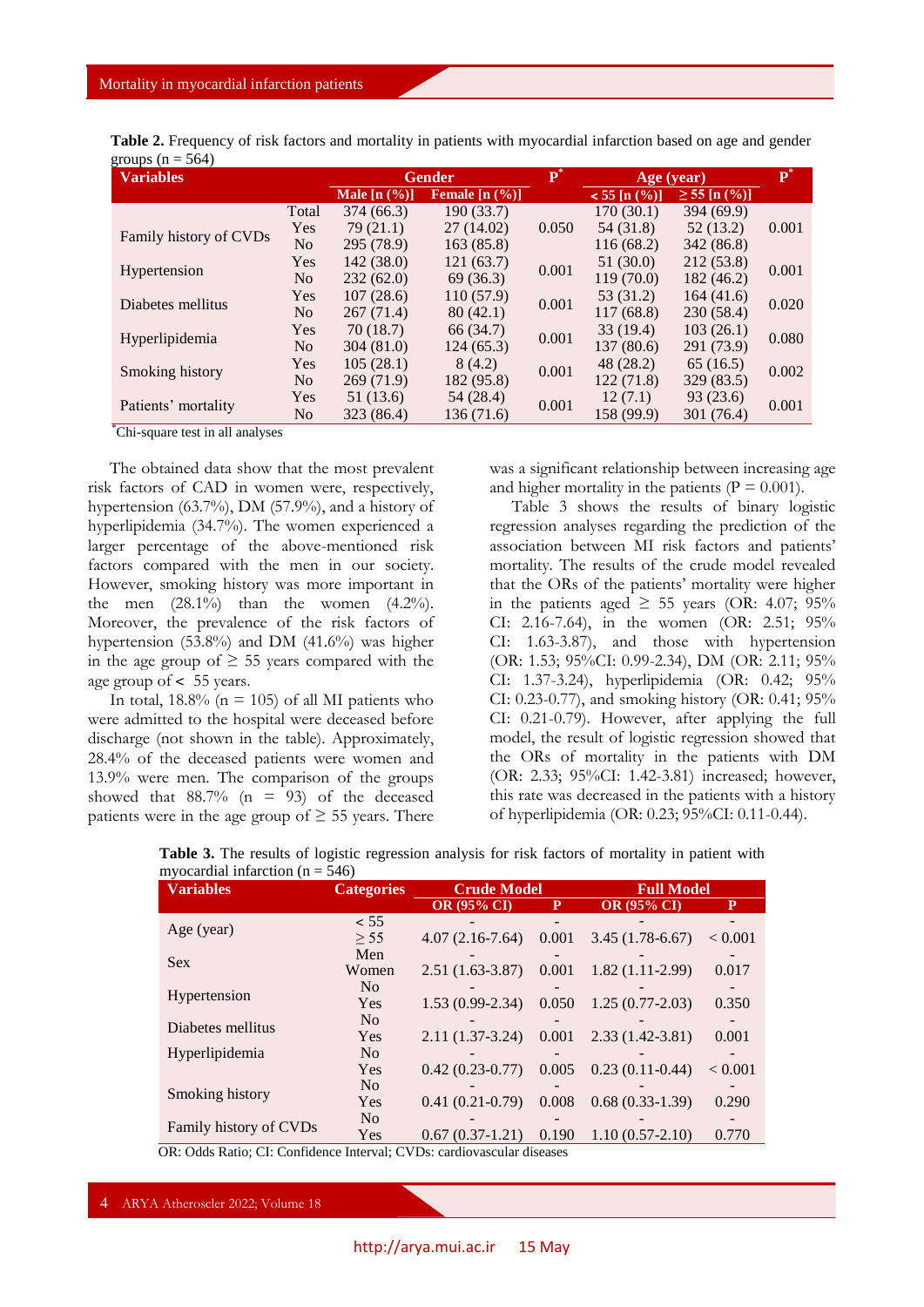# **Discussion**

The objective of this retrospective descriptive study was to investigate mortality among MI patients, the importance of its risk factors, and the relationships between patients' mortality and risk factors in our context through data analysis of 5-year medical records of the patients in one university hospital in the north of Iran. The risk factors of the disease in our context in order of prevalence are, respectively, hypertension (46.6%), DM (38.5%), hyperlipidemia (24.1%), smoking history (20%), and family history of CVDs (18.8%). The study results showed that, except for smoking history and family history of CVDs, the rest of the risk factors, including hypertension, DM, and hyperlipidemia, showed higher in women compared with men. It should be noted that the effects of estrogen in women could justify the gender-specific biological differences in CAD patients.<sup>13</sup> Notably, the prevalence of hypertension and mortality was higher in the patients in the age group of  $\geq$  55 years compared with those in the age group of  $\lt$  55 years.

The results of this study also confirmed the findings reported by Yamamoto et al., in which hypertension was reported as the most common risk factor in Japanese patients with acute coronary syndrome, accounting for 70% of the case in men and 79% of the cases in women.<sup>14</sup> Furthermore, hyperlipidemia and DM were also reported as important risk factors in the patients in their study.<sup>14</sup> In addition, other studies showed that DM, hypertension, and hyperlipidemia were the risk factors in order of priority, but smoking history was not very significant.<sup>15,16</sup> Another study reported the prevalence of hypertension in women and men as 46.7% and 33.7%, respectively. However, the number of male smokers (46.9%) was higher compared with their female counterparts (26.9%). Therefore, it seems that the risk factors for CAD were different in men, possibly depending on several factors.<sup>17</sup>

In our study, the mean age of the men and women was, respectively,  $60.45 \pm 13.54$  and  $67.37$ ± 11.81 years. Moreover, the number of men was higher (66.3%). Our findings are comparable with that of other studies. Asgari et al. reported that most patients diagnosed with MI were men (66.3%) in their study.<sup>18</sup> With respect to the variables of age and gender in the present study, most of the hospitalized women (85%) were in the age group of  $\geq$  55 years, while only 62% of men were in this age group. In addition, the risk of atherosclerosis increased with an increase in age; thus, in men aged  $\lt$  45 years and in women aged ˂ 55 years, CAD could typically occur

due to the protective effect of estrogen.<sup>19</sup>

Our mortality results showed that in total, 18.8% of the patients admitted with MI diagnosis died in the hospital. Gender results revealed that around 28% and 14% of the MI patients who had died at the hospital were women and men, respectively. The preliminary findings of our study demonstrated that 23.6% of the deceased patients were  $\geq$  55 years of age. Moreover, a significant relationship was found between the deaths of the patients in the age group of  $\geq$  55 years, and hypertension and DM. The higher number of deceased women compared with men can be justified by the higher prevalence of the risk factors in them, and the positive relationship between the risk factors and their mortality. Based on the presence of typical symptoms in the men and atypical symptoms in women,20 which could be sometimes confusing in the early diagnosis and treatment of the disease, the higher number of mortalities of the women compared with the men is acceptable. It should be noted that individuals, particularly men at a younger age, have typical symptoms, which can be the main cause of early detection and prevention as well as lower morbidity and mortality rates in this gender. Numerous studies have reported higher mortality in women. They have argued that the higher mortality in women with MI might be related to the higher mean age of the women,21-23 higher prevalence of risk factors, as well as worse prognosis in women compared with men.24,25 However, in the present study, after adjustment of age and gender in the regression model, there was still a direct relationship between DM and patients' mortality. Nevertheless, a reverse relationship was found between the history of hyperlipidemia and patients' mortality.

Even though smoking history is a quite wellknown risk factor for CVDs, as cited in the Framingham Risk Score,<sup>26-28</sup> a reverse relationship was observed between mortality and this risk factor in the present study. However, this result was not statistically significant after adjustment of the regression model for variables of age and gender. This type of contradiction has been reported in several survey studies.29-32 In total, the results of the present study were consistent with the findings of large-scale studies with long-term follow-ups.33,34

Interestingly, in our study following the controlling of the variables of age and gender in the regression model, DM was an important risk factor for the mortality of the patients. Thus, a rising trend in DM could lead to an increase in the number of deaths in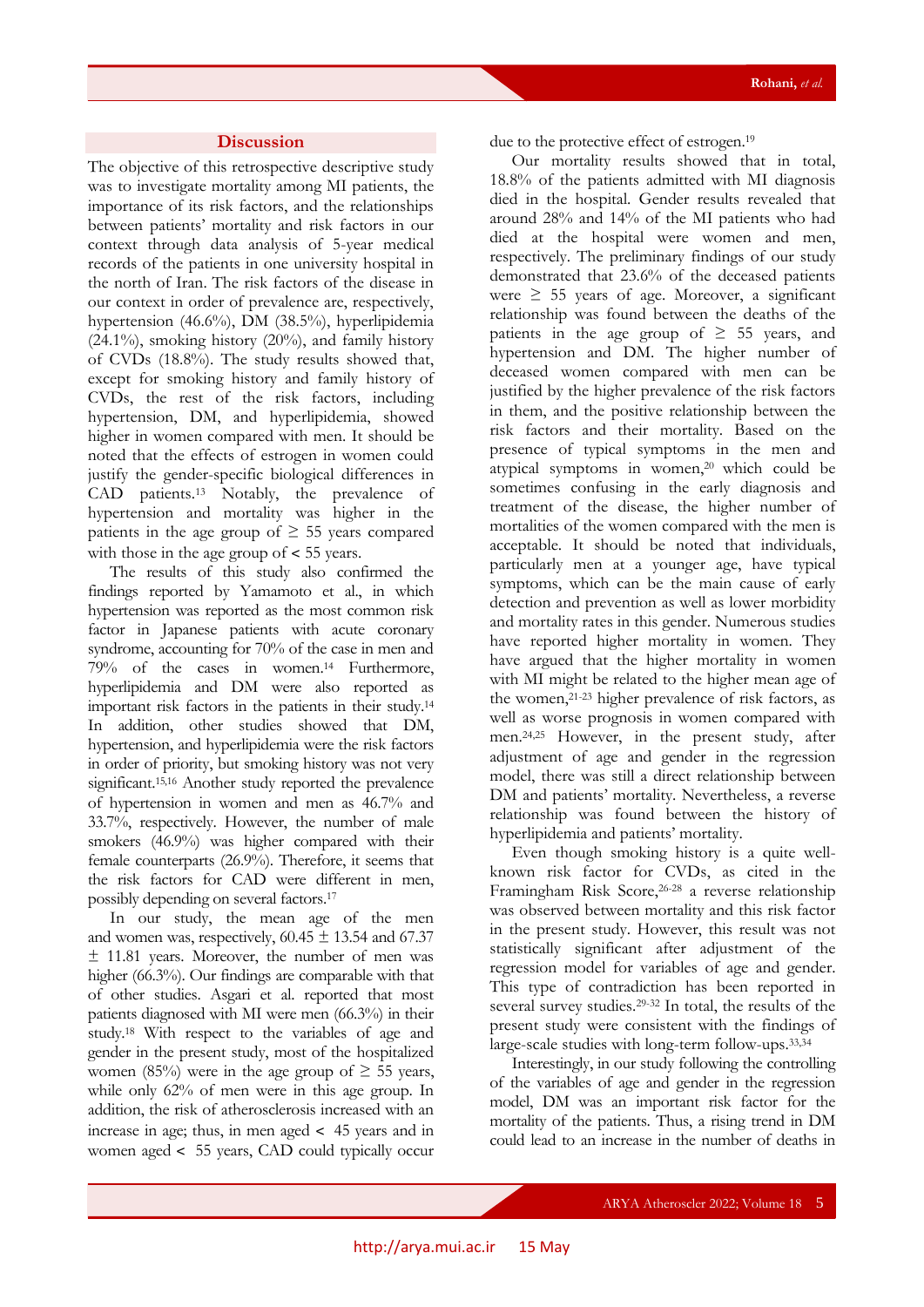MI patients. This finding was in line with the results reported by Alabas et al.<sup>35</sup> In their study, DM was associated with long-term mortality, accompanying it more than other risk factors for CVDs.<sup>35</sup>

Nevertheless, there was a reverse significant relationship between patients' mortality and their history of hyperlipidemia in our study. This finding is supported by the findings of Korhonen et al., perhaps attributable to the prescription of statins before the occurrence of MI.<sup>36</sup> Remarkably, Yeramaneni et al. also observed a lower mortality rate in patients who had hyperlipidemia even in patients who had not used statins.<sup>37</sup> Therefore, there are several hypotheses that may explain this relationship. It can be discussed that hyperlipidemia itself has a neuroprotective property like statins. Thus, they can neutralize free radicals, and lessen the rate of ischemic damage following interruption in antioxidant function. Another hypothesis is that MI patients can be detected earlier due to their complaints and hyperlipidemia induced by DM, and then, undergo treatments. Nevertheless, there is still a contradiction in numerous studies with regard to the effect of risk factors such as hyperlipidemia on mortality rates. Accordingly, lipids are central to the development of atherosclerosis. With reference to the studies in this field, hyperlipidemia, particularly cholesterol levels, is one of the main risk factors in the development of atherosclerosis and CVDs.<sup>38</sup> In contrast, some surveys have suggested that the presence of hyperlipidemia can have a protective effect against mortality rates in patients.<sup>39</sup> In this regard, one study has reported that lower death rates are the result of higher serum lipoprotein levels.<sup>40</sup> However, some studies reflected on the impact of prescribing statins for hyperlipidemia on lower mortality rates among patients with MI.<sup>41</sup> Some studies also rejected these results and pointed out that there was a lower death rate even in patients with a history of hyperlipidemia and no prescription of statins for their treatment.<sup>37</sup> In this regard, one survey showed that obesity led to a reduction in MI and mortality of patients undergoing non-cardiac surgery. <sup>42</sup> Therefore, laboratory studies with animal models and prospective cohorts are suggested for future studies. Moreover, based on the results, individual- and population-based prevention strategies by focusing on hypertension and diabetes are recommended in the health programs in our society

The strength of this study was its novelty. It was the first time that the relationship between patients' mortality and risk factors of MI was investigated through a 5-year data analysis in our context.

Furthermore, we found a contradictory result that mortality was lower in MI patients with a history of hyperlipidemia. In this case, our study created the grounds for new studies in the future to investigate these contradictory results. Selection of one hospital as the research setting was one of the limitations of the study. In addition, sometimes it was not possible to extract all the necessary data from the medical records due to some shortages or inadequate information in the records. Therefore, some of the medical records were removed at the beginning of the study. It is suggested more data on MI risk factors be gathered through cohort studies and longitudinal follow-ups in our context.

#### **Conclusion**

A 5-year analysis showed that the risk factors of MI in our context are, respectively, hypertension (46.6%), DM (38.5%), hyperlipidemia (24.1%), smoking (20%), and family history of CVDs (18.8%). Hypertension in MI patients aged  $\geq$  55 years was higher than the MI patients aged < 55 years. The mortality results showed that 18.8% of the patients hospitalized with MI diagnosis had died. Gender results revealed that around 28% of the deceased MI patients were women and 14% of them were men. Moreover, hypertension and DM in the women, and smoking history in the men were the most important MI risk factors. After adjustment of the regression model based on age and gender, the patients' mortality increased in diabetic MI patients, but it decreased in MI patients with a history of hyperlipidemia. Different hypotheses are proposed in this area; therefore, further laboratory studies with animal models and prospective cohorts are suggested. Furthermore, in the development of the CAD health programs, individual and population-based prevention strategies are recommended by focusing on hypertension and DM in our context.

# **Acknowledgments**

The authors hereby extend their gratitude to the chief executive officer and the management of Ayatollah Rouhani Hospital affiliated to Babol University of Medical Sciences, Babol, Iran, as well as Ms. Nafiseh Aazami and Mr. Mohammad Reza Mirpour, the head of the Medical Statistics and Documentation Unit, who kindly helped in collecting the data and completing the checklist. In addition, the staff and experts in the Research Center for Development and Clinical Studies at Ayatollah Rouhani Hospital, Babol, Iran, are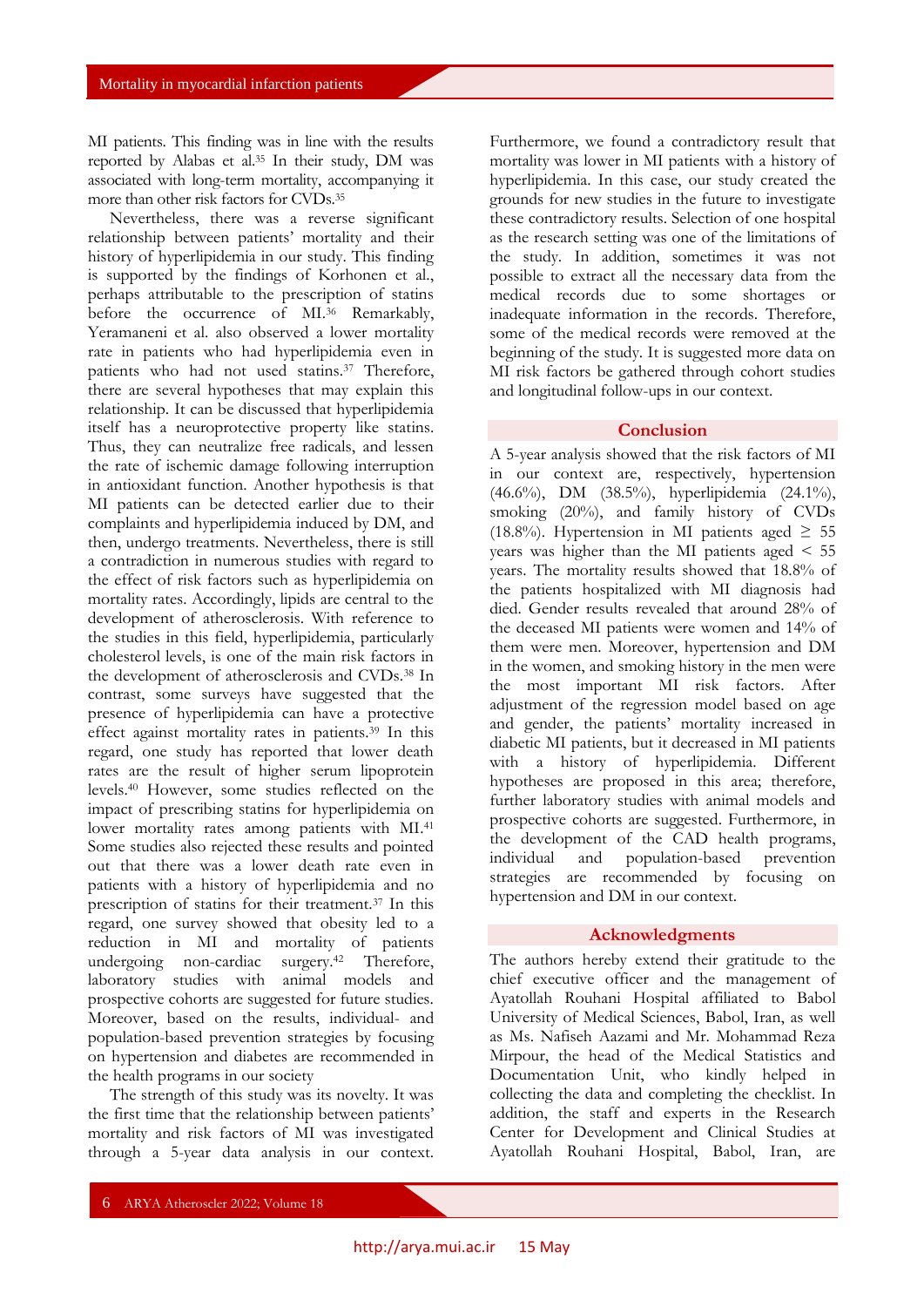appreciated for their collaboration.

# **Conflict of Interests**

Authors have no conflict of interests.

# **Authors' Contribution**

Camelia Rohani and Hasanali Jafarpoor performed the conception and designing of the study. Data analysis was performed by Hasanali Jafarpoor, Camelia Rohani, and Hemmat Gholinia. The first draft of the manuscript was written by Hasanali Jafarpoor. Camelia Rohani, Hasanali Jafarpoor, Yousef Mortazavi, and Behnam Esbakian did the critical revisions of the manuscript and had a significant contribution to the text. All authors read and approved the final version of the manuscript.

# **References**

- 1. World Health Organization. Cardiovascular diseases (CVDs) [Online]. [cited 2021 Jun 11]; Available from: URL: https://www.who.int/news-room/factsheets/detail/cardiovascular-diseases-(cvds)
- 2. Quinones PA, Kirchberger I, Heier M, Kuch B, Trentinaglia I, Mielck A, et al. Marital status shows a strong protective effect on long-term mortality among first acute myocardial infarction-survivors with diagnosed hyperlipidemia--findings from the MONICA/KORA myocardial infarction registry. BMC Public Health 2014; 14: 98.
- 3. Khan MA, Hashim MJ, Mustafa H, Baniyas MY, Al Suwaidi SKBM, AlKatheeri R, et al. Global epidemiology of ischemic heart disease: results from the global burden of disease study. Cureus 2020; 12(7): e9349.
- 4. Gheorghe A, Griffiths U, Murphy A, Legido-Quigley H, Lamptey P, Perel P. The economic burden of cardiovascular disease and hypertension in low- and middle-income countries: A systematic review. BMC Public Health 2018; 18(1): 975.
- 5. European Society of Cardiology. ESC Atlas of Cardiology [Online]. [cited 2020]; Available from: URL: https://www.escardio.org/Research/ESC-Atlas-of-cardiology
- 6. Koohi F, Salehiniya H, Mohammadian Hafshejani A. Trends in mortality from cardiovascular disease in Iran from 2006-2010. J Sabzevar Univ Med Sci 2015; 22(4): 630-8. [In Persian].
- 7. Zipes P, Dauglas L, Bonnow R. Braunwald's heart disease: A textbook of cardiovascular medicine. Philadelphia, PA: Elsevier Sunders; 2012. p. 20-45.
- 8. Mann D, Zipes D, Libby P, Bonow R, Tomaselli G. Braunwald's heart disease, single volume: A textbook of cardiovascular medicine. Boston, MA: Harcoupt Brace; 2020.
- 9. Fedchenko M, Mandalenakis Z, Hultsberg-Olsson G, Dellborg H, Eriksson P, Dellborg M. Validation of myocardial infarction diagnosis in patients with congenital heart disease in Sweden. BMC Cardiovascular Disorders 2020; 20(1): 460.
- 10. Boudi FB. Risk Factors for Coronary Artery Disease [Online]. [cited 2021 Oct 21]; Available from: URL: https://emedicine.medscape.com/article/164163 overview
- 11. Schreiber-Gregory D, Bader K. Logistic and linear regression assumptions: Violation recognition and control. SESUG Paper 247-2018 [Online]. [cited 2018 Jan]; . Available from: URL: https://www.researchgate.net/publication/341354759 \_Logistic\_and\_Linear\_Regression\_Assumptions\_Vi olation\_Recognition\_and\_Control
- 12.Bujang MA, Sa'at N, Sidik TMIT, Joo LC. Sample size guidelines for logistic regression from observational studies with large population: emphasis on the accuracy between statistics and parameters based on real life clinical data. Malays J Med Sci 2018; 25(4): 122-30.
- 13.Iorga A, Cunningham CM, Moazeni S, Ruffenach G, Umar S, Eghbali M. The protective role of estrogen and estrogen receptors in cardiovascular disease and the controversial use of estrogen therapy. Biol Sex Differ 2017; 8(1): 33.
- 14. Yamamoto A, Richie G, Nakamura H, Hosoda S, Nobuyoshi M, Matsuzaki M, et al. Risk factors for coronary heart disease in the Japanese--comparison of the background of patients with acute coronary syndrome in the ASPAC study with data obtained from the general population. Asia-Pacific Collaboration on CHD Risk Factor Intervention study. J Atheroscler Thromb 2002; 9(4): 191-9.
- 15. Anand SS, Xie CC, Mehta S, Franzosi MG, Joyner C, Chrolavicius S, et al. Differences in the management and prognosis of women and men who suffer from acute coronary syndromes. J Am Coll Cardiol 2005; 46(10): 1845-51.
- 16. Hochman JS, Tamis JE, Thompson TD, Weaver WD, White HD, Van de Werf F, et al. Sex, clinical presentation, and outcome in patients with acute coronary syndromes. Global Use of Strategies to Open Occluded Coronary Arteries in Acute Coronary Syndromes IIb Investigators. N Engl J Med 1999; 341(4): 226-32.
- 17.Jafar TH, Jafary FH, Jessani S, Chaturvedi N. Heart disease epidemic in Pakistan: Women and men at equal risk. Am Heart J 2005; 150(2): 221-6.
- 18. Asgari MR, Jafarpoor H, Soleimani M, Ghorbani R, Askandarian R, Jafaripour I. Effects of early mobilization program on depression of patients with myocardial infarction hospitalized in CCU. Koomesh 2015; 16(2): 175-84. [In Persian].
- 19. Smeltzer S, Bare B. Brunner & Suddarth's textbook of medical-surgical nursing. Philadelphia, PA: